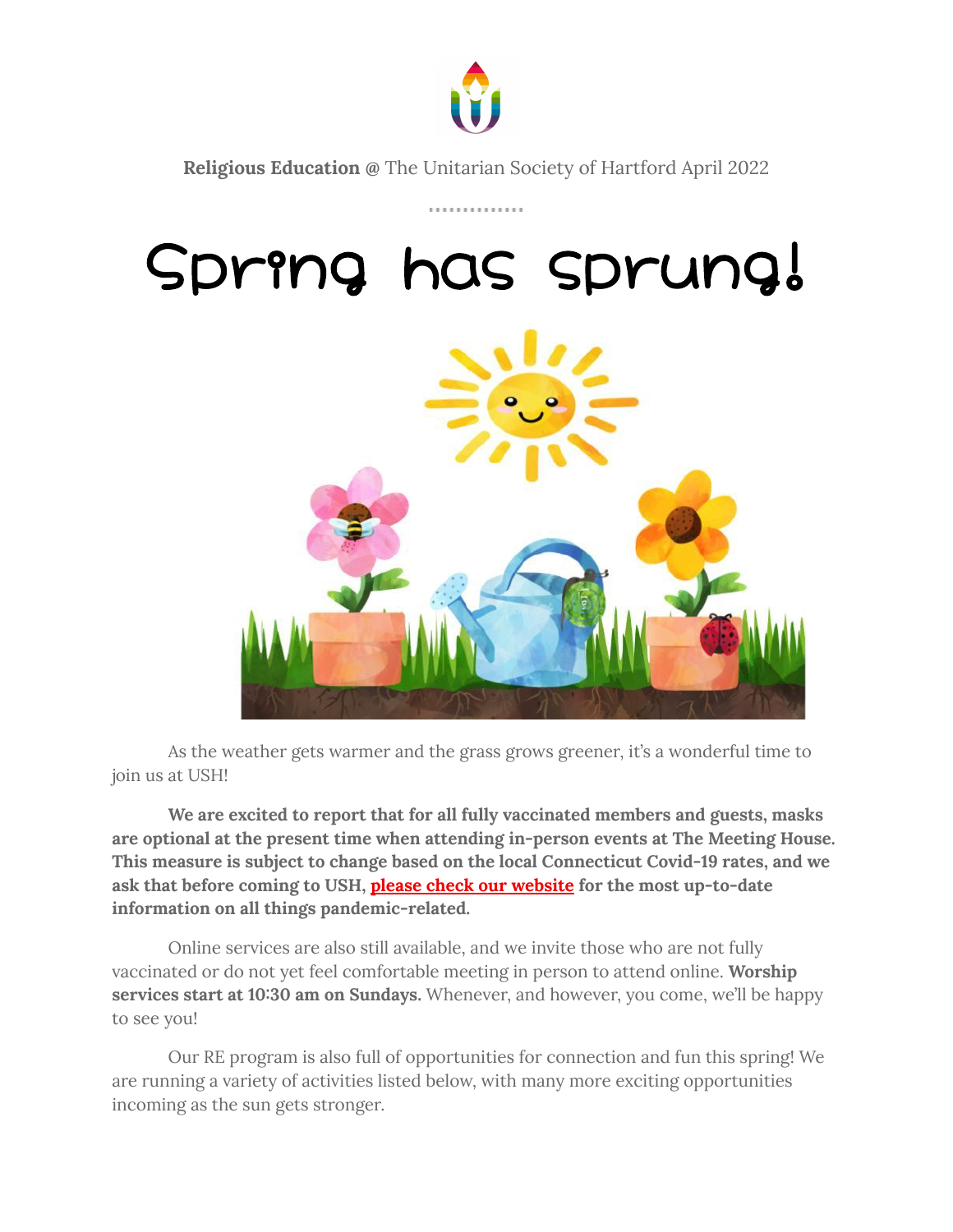# HAPPENING IN April:



The Chalice Clubhouse is a fun, child-centric curriculum fostering individuality and free-thinking, using the Seven Principles as our guiding compass. We will be exploring the theme of the adult service in small groups assigned by age range (or one group depending on the size of turnout). Our Clubhouse is open on Sunday mornings to all children and youth present. We will be meeting in Fellowship Hall, directly downstairs from the sanctuary.

Every week, we will provide coloring pages, crossword puzzles, brainteasers, cooperative games, hands-on crafts, chances for dramatic play, and much more! The upcoming special activities for our April services are listed below!

- April 3rd: Build-A-Wolf-Pack Celebrating our theme of eco-spirituality, we will be making our own wolf pack with various art supplies and imagination!
- April 10th: The Interconnection Games We will be playing a variety of games that showcase our similarities and differences, and how it connects us all!
- April 17th: Special Easter Service We will be celebrating Easter Sunday with an intergenerational service, followed by an Easter Egg Hunt and refreshments during coffee hour!
- April 24th: UU Puppet Theater We will be putting on puppet shows based on our theme of equality for all!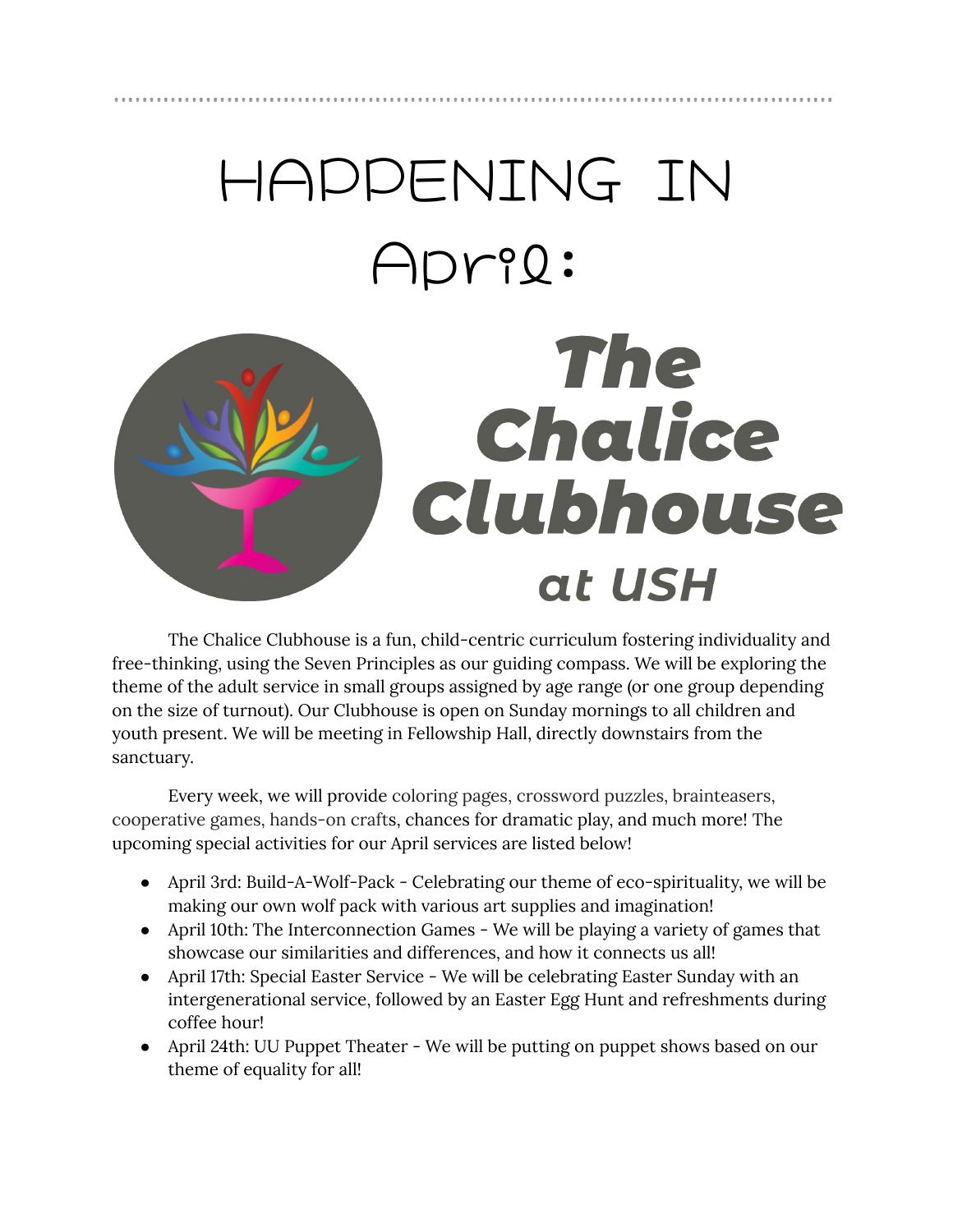#### Upcoming Event: Easter Egg Hunt at USH!

Get your baskets ready! On **April 17th**, in celebration of Easter, USH will be holding an Easter Egg hunt for all children and youth present **directly after the Sunday morning service!** Our hunt will occur rain or shine! Feel free to bring guests, there will be plenty of eggs and spring joy for all! Please contact Annie Witzler [\(re4ush@gmail.com\)](mailto:re4ush@gmail.com) if you would like more information!



#### Upcoming Event: Building & Grounds Saturday at USH!



Get your gardening gloves out! On **April 23rd**, from **9 am to noon**, USH will be holding our annual Building and Grounds workday! All members, regardless of age, are invited to come and help us put our 7th principle (that we care for the Earth's lifeboat) into action! We will work together to clean, weed, tend and revive several areas around USH's grounds, including the RE flowerbeds right outside the nursery.

#### **A simple breakfast buffet will be included and served in Fellowship Hall an hour prior to our work, roughly 8**

**am to 9 am.** A perfect outing for the whole family! Don't miss out! Please contact Annie Witzler ([re4ush@gmail.com\)](mailto:re4ush@gmail.com) or David Newton ([dcnewton999@gmail.com\)](mailto:dcnewton999@gmail.com) for additional information!

#### Upcoming Event: Family Fun Night at USH!

Join us on **May 20th from 5 pm to 8 pm** for a night of fun, food, and raffle prizes as we celebrate being able to meet, play, and chat together once again! We will play board games, have a scavenger hunt, and have dinner and dessert provided for free! RSVP details will be available soon! Please contact Annie Witzler [\(re4ush@gmail.com](mailto:re4ush@gmail.com)) or Tina Davies [\(daviesush@gmail.com\)](mailto:daviesush@gmail.com) for additional information!

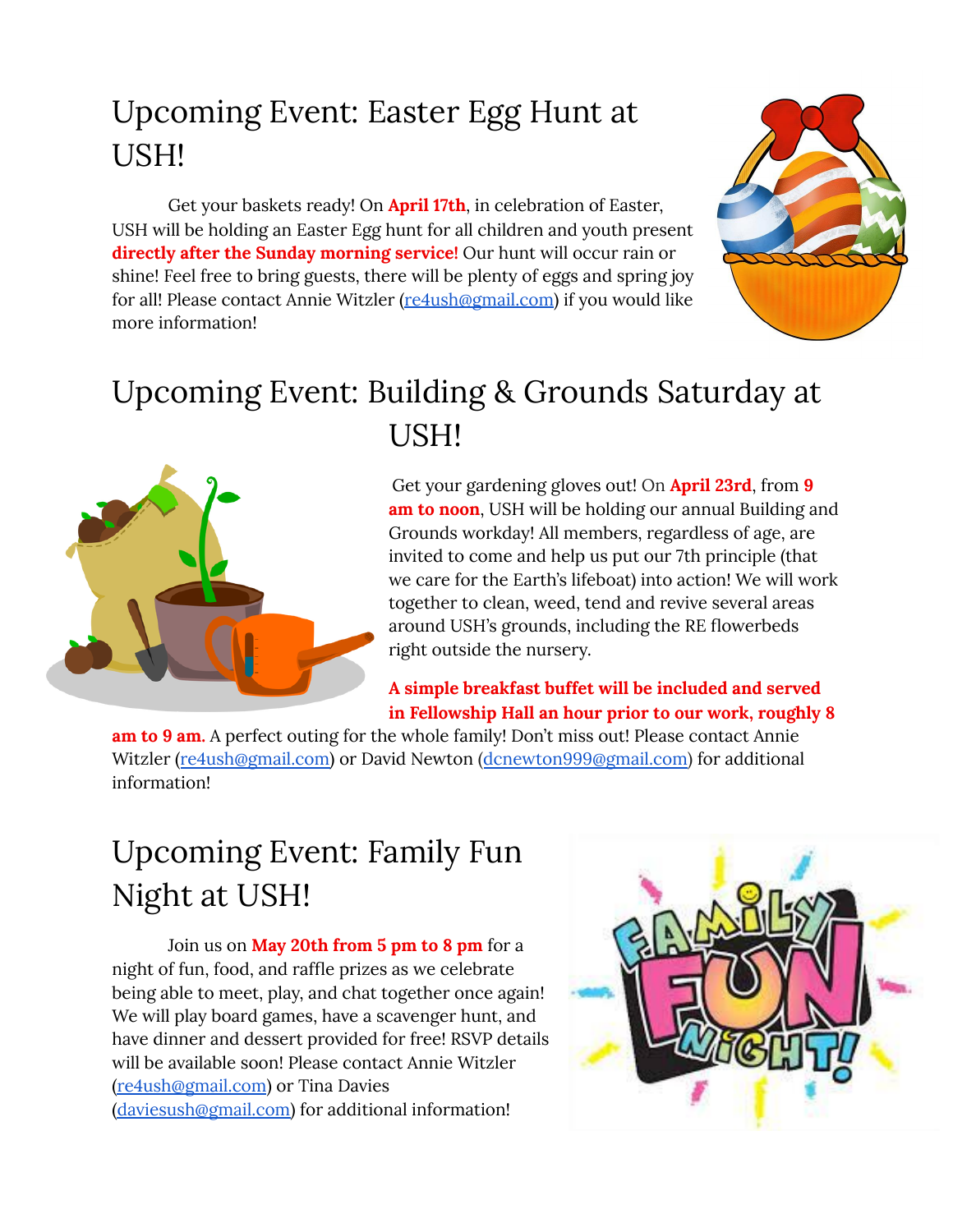

### Coming of Age Program 2022-2023:

For the 2022-2023 calendar year, we are planning on launching a Coming of Age Sunday school program for our youth in the 6th thru 12th grade and their families. In these deep, detailed workshops, participants will explore what it is they believe and how it fits into Unitarian Universalism, guided by a loving support network from their Congregation.

Over the course of the year, our youth will work together and individually to form a Credo, a statement of the beliefs or aims that guide someone's actions, which they will present to the Congregation in a method of their choosing at the end of the year. They will also choose, execute, and present a community service

and/or social action project of their choosing. As they work and grow, they will have the support of an assigned mentor, an unrelated adult member from the main body of the congregation, who will offer their advice, experience, and nurturing presence to their partnered youth.

Interested as a youth, parent, prospective mentor, or facilitator? Please contact Annie Witzler [\(re4ush@gmail.com\)](mailto:re4ush@gmail.com) if you would like more information!



Love working with kids? Want to try something fulfilling and fun? We are currently looking for volunteers to assist in the running of The Chalice Clubhouse on